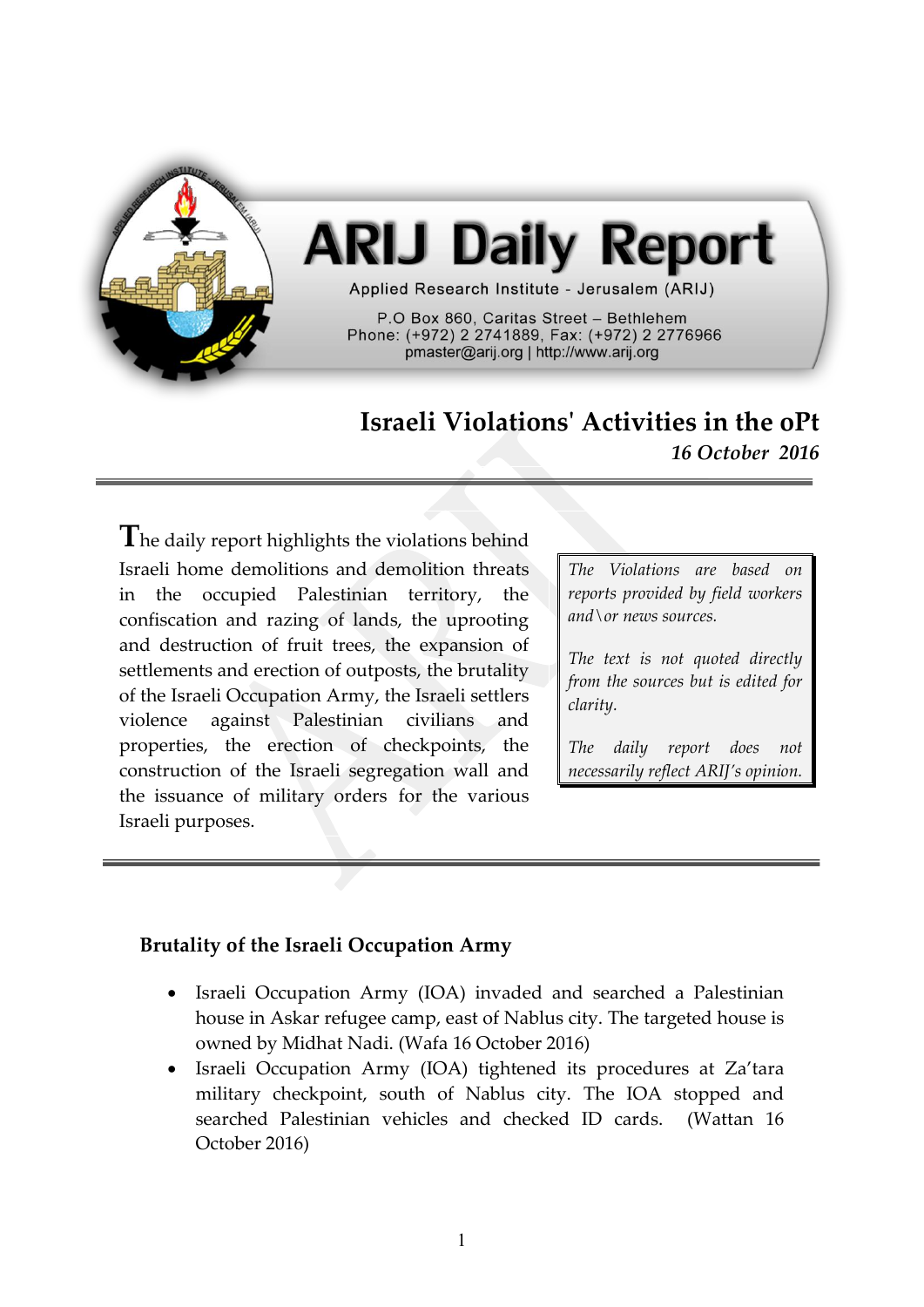- Israeli Occupation Army (IOA) stormed and toured in several areas in Far'un village, south of Tulkarm city. (Pal Today 16 October 2016)
- Israeli Occupation Army (IOA) forced Palestinian farmers from Beit Furik village, east of Nablus city, to leave their land which located near the Israeli settlement of Itamar, south of Nablus city, and prevented them from harvesting the olive trees. (RB2000 16 October 2016)
- Israeli Occupation Army (IOA) raided and searched tens of Palestinian houses in Batan Al Hawa neighborhood in Silwan town in Jerusalem city, and assaulted the residents. (RB2000 16 October 2016)
- Clashes erupted between Palestinians and the Israeli Occupation Army (IOA) in Beit Surik village, northwest of Jerusalem city. The IOA fired teargas grenades and rubber bullets causing tens of suffocation cases and the injury of others. During the clashes, the IOA closed the entrance of the village, and prevented Palestinians from entering or leaving the village. (Orient FM 16 October 2016)
- Clashes erupted between Palestinians and the Israeli Occupation Army (IOA) at the entrance of Al Jalazoun refugee camp, north of Ramallah city. The IOA fired live bullets, and teargas grenades, causing tens of suffocation cases and the injury of four Palestinians. (Wattan & Orient FM 16 October 2016)
- Clashes erupted between Palestinians and the Israeli Occupation Army (IOA) in Qabatiya village, south of Jenin city. The IOA fired live bullets and teargas grenades, causing the injury of Amjad Mahmoud Kamel (21 years) and Ahmed Omer Hamadah (17 years). During the clashes, the IOA arrested Amjad Kamel, after he was injured, and Majdi Al Qazaha. (Orient FM 16 October 2016)
- Israeli Occupation Army (IOA) stormed and searched Infinite, Al 'Arabi and Al Qaisi print shops in Hebron city and seized all the equipment. (Al-Quds & Orient FM 16 October 2016)
- Israeli Occupation Army (IOA) invaded and searched tens of Palestinian houses in Sair town, north of Hebron city, and seized thousands of Shekls. (Orient FM 16 October 2016)
- Israeli Occupation Army (IOA) stormed Ayda refugee camp, north of Bethlehem city. Clashes erupted between Palestinians and the IOA, where the IOA fired teargas grenades at Palestinians and their houses, causing a number of suffocation cases. (Al-Quds 16 October 2016)
- Israeli Occupation Army (IOA) raided Nahhalin village, west of Bethlehem city, and erected a military checkpoint. The IOA stopped and searched Palestinian vehicles and checked ID cards. (Al-Quds 16 October 2016)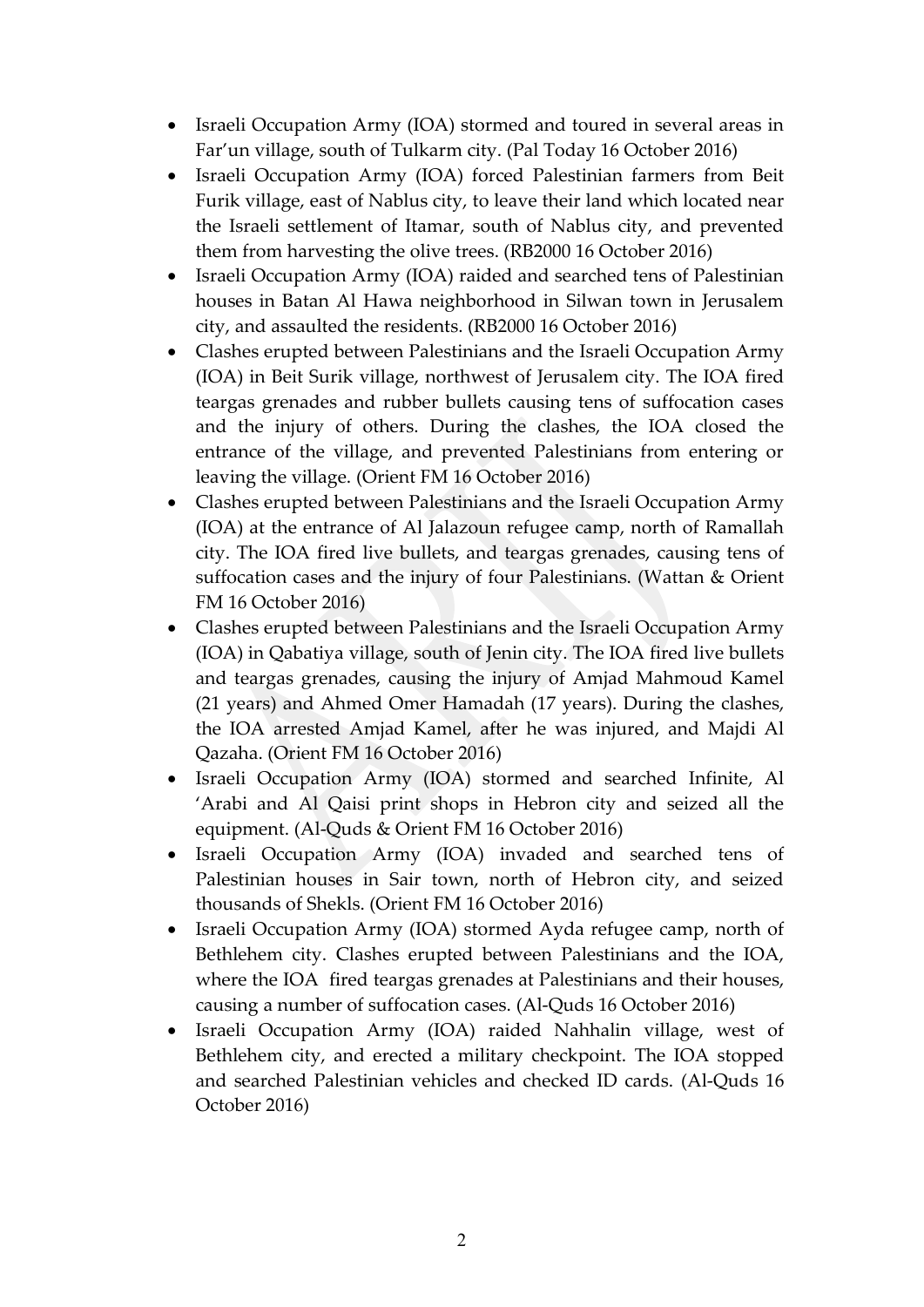#### **Israeli Arrests**

- Israeli Occupation Army (IOA) arrested 6 Palestinians after storming and searching their houses in Sabasity village, north of Nablus city. The arrestees were identified as: Nimir Hatim Ghazal, Abed Al Karem Mohammad Dahlaq, Ramzi Nasser Al Haj, Ahmed Azem, Adham Radi and Rami Radi. (Orient FM & Wafa 16 October 2016)
- Israeli Occupation Army (IOA) arrested a 25 years old Palestinian while he was at Bab Al Majles area in the old city of Jerusalem. (RB2000 16 October 2016)
- Israeli Occupation Army (IOA) arrested 6 Palestinians after storming and searching their houses in Silwan town in Jerusalem city. The arrestees were identified as: Mohamamd Nabil Abu Diyab (20 years), Loay Issa Satlih (19 years), Mohammad Jaber Abbasi (16 years), Majd Kamel Al 'Awar (16 years), Jubrail Abed Al Men'im Al 'Awar (15 years) and Safir At Tahan (17 years). (RB2000 & SilwanIC 16 October 2016)
- Israeli Occupation Army (IOA) arrested Mahir Abu Sneinah (50 years) after raiding his house in the old city of Jerusalem. Noted that Mr. Abu Sneinah is the coach of the football team in Hilal Al Quds Club. (RB2000 & Sama News 16 October 2016)
- Israeli Occupation Army (IOA) arrested five Palestinians after raiding and searching their houses in Bani Na'im village, east of Hebron city. The arrestees were identified as: Munir Yousif Abdalla Al Khadour (37 years) and his brother Fawzi (32 years), Sohaib Abed Al Hamid Abu Jarour (35 years), Murad Mohammad Ahmed Abu Sakout (18 years), and Fauiz Ibrahim Khalil Al Khadour (32 years). (RB2000 & Orient FM 16 October 2016)
- Israeli Occupation Army (IOA) arrested Adi Badir (19 years) after storming his family house in Abu Dis town, east of Jerusalem city. (Orient FM 16 October 2016)
- Israeli Occupation Army (IOA) arrested a Palestinian girl while she was at Bab Hutta, one of Al Aqsa mosque' gates, in the old city of Jerusalem. (Orient FM 16 October 2016)
- Israeli Occupation Army (IOA) arrested two Palestinians from Jenin governorate. The arrestees were identified as: Fursan Hani Al Ghoul and Ramzi Naser Al Haj. (Orient FM 16 October 2016)
- Israeli Occupation Army (IOA) arrested four Palestinians from Jerusalem governorate. The arrestees were identified as: Sami Mohammad 'Asaliyah, Omar Ibrahim Al Jamal, Mufid Fakhri Al Jamal and Yousif Fakhri Al Jamal. (Wafa 16 October 2016)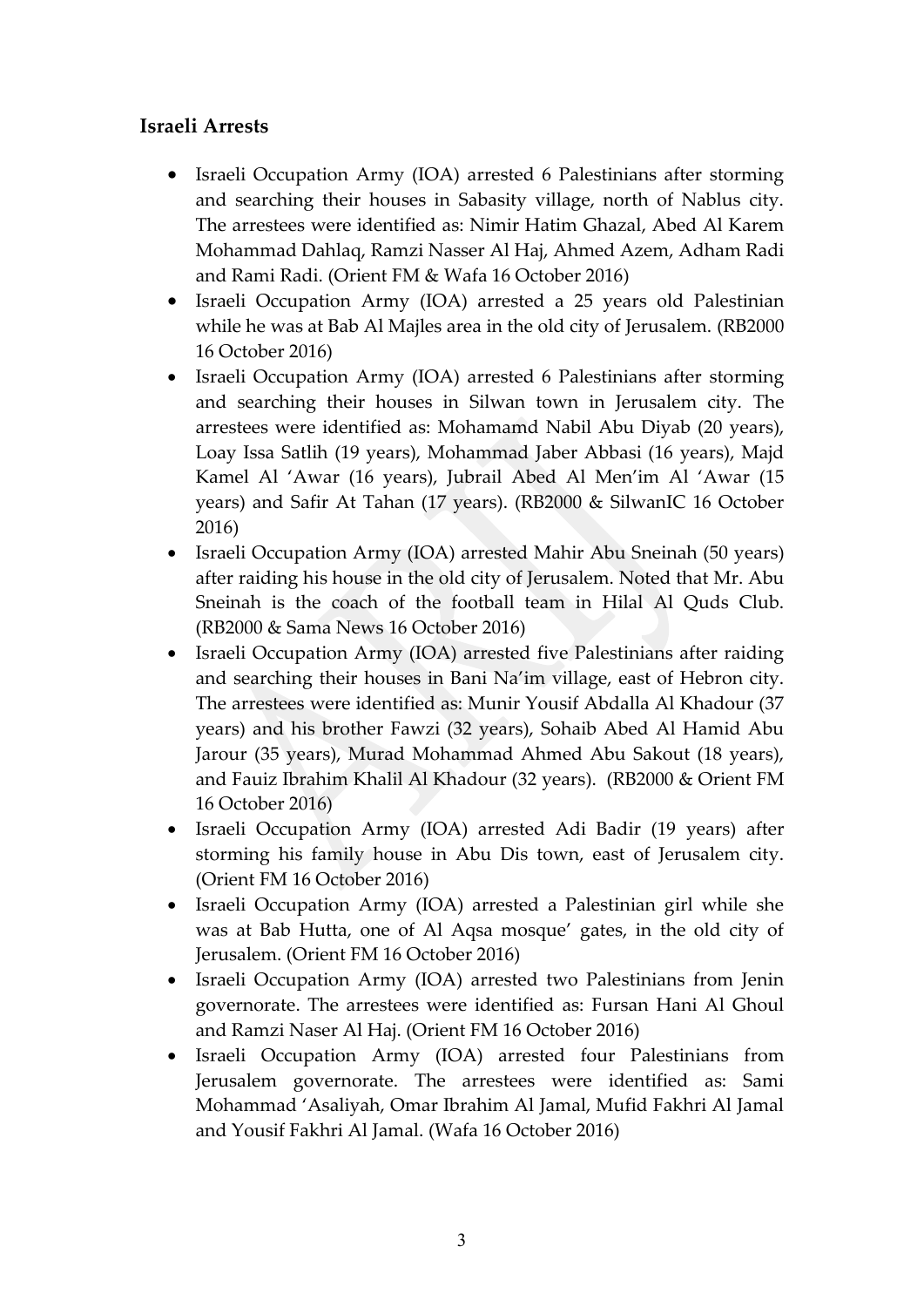### **Israeli Settler Violence**

- Israeli settlers escorted by the Israeli Occupation Army (IOA) stormed Al Aqsa mosque in Jerusalem city and toured in its courtyard. (NBPRS 16 October 2016)
- Israeli settlers assaulted and injured Mohammad Khalil Al Razem (26 years) from Silwan town in Jerusalem city, while he was driving his motorcycle in Jerusalem city. (NBPRS 16 October 2016)
- Israeli settlers stole 2.5 tons of olive wood owned by Ashraf Darouq Bani Nimrah (47 years) from Salfit city, after he put it near an Israeli bypass road behind the Segregation wall. (NBPRS 16 October 2016)
- Israeli settlers living in Givat Gilad outpost attacked Palestinian farmers while they were harvesting olive trees in their land in Jit village, east of Qalqiliyah city. (Al-Quds 16 October 2016)
- Israeli settlers attacked Palestinian farmers while they were harvesting olive trees in their land in Sarra village, southwest of Nablus city. (Al-Quds 16 October 2016)
- Israeli setters attacked Palestinian farmers while they working in their land and harvesting olive trees in Fara'ta village, southwest of Nablus city. (Raya 16 October 2016)

### **Erection of Israeli checkpoints**

- Israeli Occupation Army (IOA) erected a military checkpoint at the southern entrance of Jenin city. The IOA stopped and searched Palestinian vehicles and checked ID cards. (Wafa 17 October 2016)
- Israeli Occupation Army (IOA) erected a military checkpoint at the southern entrance of Al Khader village, southwest of Bethlehem city. The IOA stopped and searched Palestinian vehicles and checked ID cards. (Al-Quds 16 October 2016)
- Israeli Occupation Army (IOA) erected a military checkpoint at Qaber Hilwa area at the eastern entrance of Beit Sahour town, east of Bethlehem city. The IOA stopped and searched Palestinian vehicles and checked ID cards. (Al-Quds 16 October 2016)

#### **Israeli Closures**

- Israeli Occupation Army (IOA) closed a Palestinian apartment and a store in Nablus city. (Orient FM 16 October 2016)
- Israeli Occupation Army (IOA) closed the main entrance of Azzun village, east of Qalqiliyah city, and prevented Palestinians from entering or leaving the village. During the operation, the IOA fired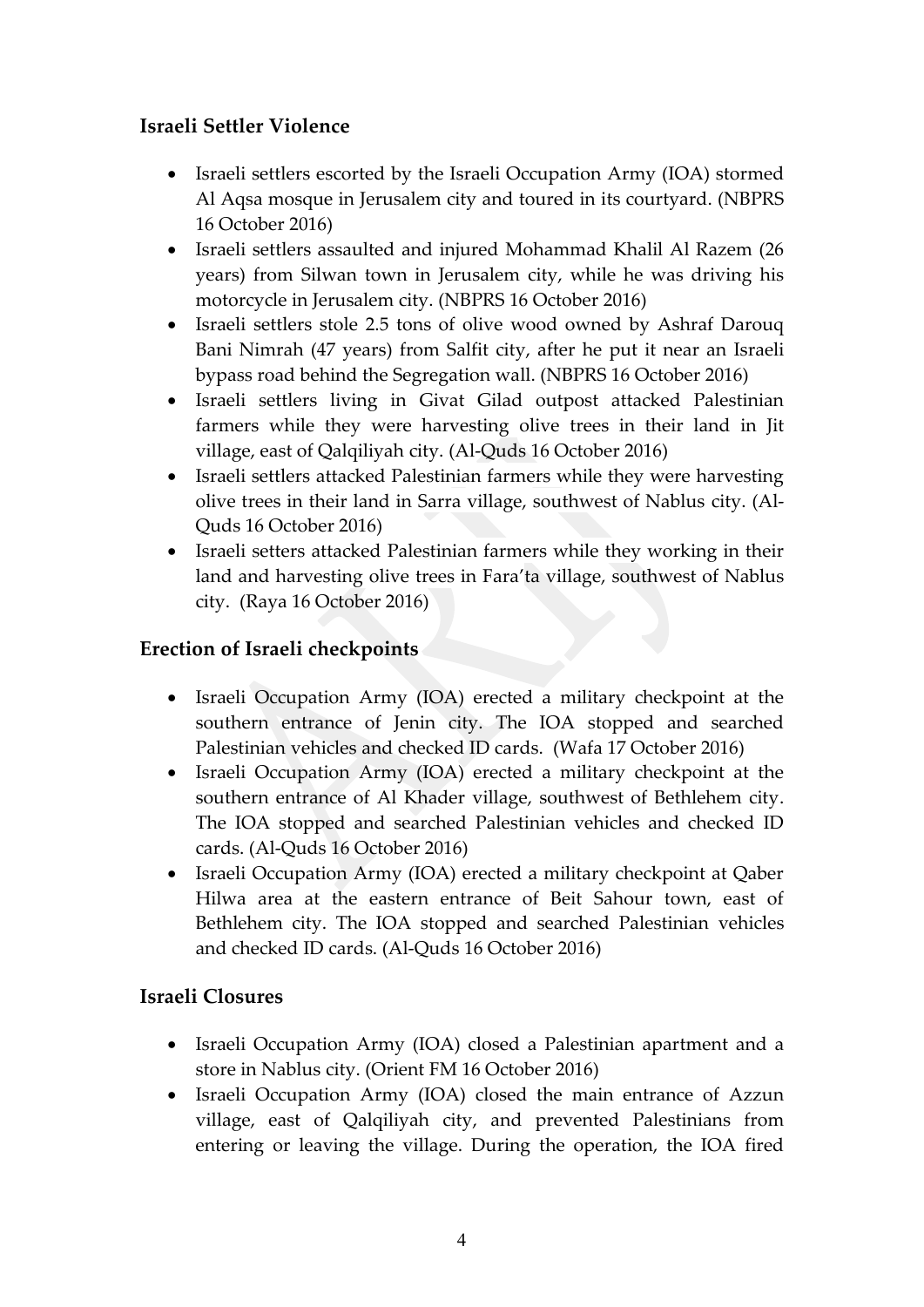teargas and stun grenades at Palestinians and the nearby houses. (Safa 16 October 2016)

- Israeli Occupation Army (IOA) closed Qalandiya military checkpoint, north of Jerusalem city. (Wattan 16 October 2016)
- Israeli Occupation Army (IOA) closed a room in a Palestinian house in Askar refugee camp, east of Nablus city. The targeted room is owned by the Family of the Palestinian pensioner; Yousif An Nadi. (ARN 16 October 2016)

#### **Other**

 **FIFA silent on future of settlement soccer clubs. Tokyo Sexwale, chairman of the FIFA Monitoring Committee Israel-Palestine, reported on the results of the meetings in a brief statement, making no explicit mention of the clubs.** FIFA did not make a decision regarding the fate of six [soccer](http://www.jpost.com/Arab-Israeli-Conflict/UN-reminds-FIFA-that-settler-soccer-teams-are-illegal-469967) clubs based in West Bank settlements during the meetings of one its top bodies, the FIFA Council, on Thursday and Friday. Tokyo Sexwale, chairman of the FIFA Monitoring Committee Israel-Palestine, reported on the results of the meetings in a brief statement, making no explicit mention of the clubs. "We are dealing with a highly sensitive situation in that part of the world, yet at the same time, what is of utmost importance is to ensure the game of football is not entwined in political conflict. At the end [of the day], we want to ensure that both Israelis and Palestinians can enjoy the game in accordance with the FIFA Statutes," said Sexwale. Sexwale added that he updated the council on the work of the monitoring committee and encouraged both the Palestinian and Israeli sides to attend its next meeting in November. The monitoring committee is comprised of members of the Israeli and Palestinian soccer associations, and was established in 2015 to resolve soccerrelated concerns of the Palestinian Football Association, including that of the settlement clubs. The PFA has been calling on FIFA to enforce Article 72 (2) of its bylaws, which states, "member associations and their clubs may not play on the territory of another member association without the latter's approval." The PFA is arguing that the settlement clubs are in clear violation of the article, because the UN has said that the West Bank is "a part of the occupied Palestinian state." Supporters of the settlement teams have challenged the PFA's interpretation of Article 72 (2), saying that it would only be applicable if the borders of a Palestinian state were defined. "In the case that FIFA does not make a clear decision to end the suffering of Palestinian sports, namely the organization of matches in settlements, we will resort to the Court of Arbitration for Sport," PFA chairman Jibril Rjoub said on Wednesday,